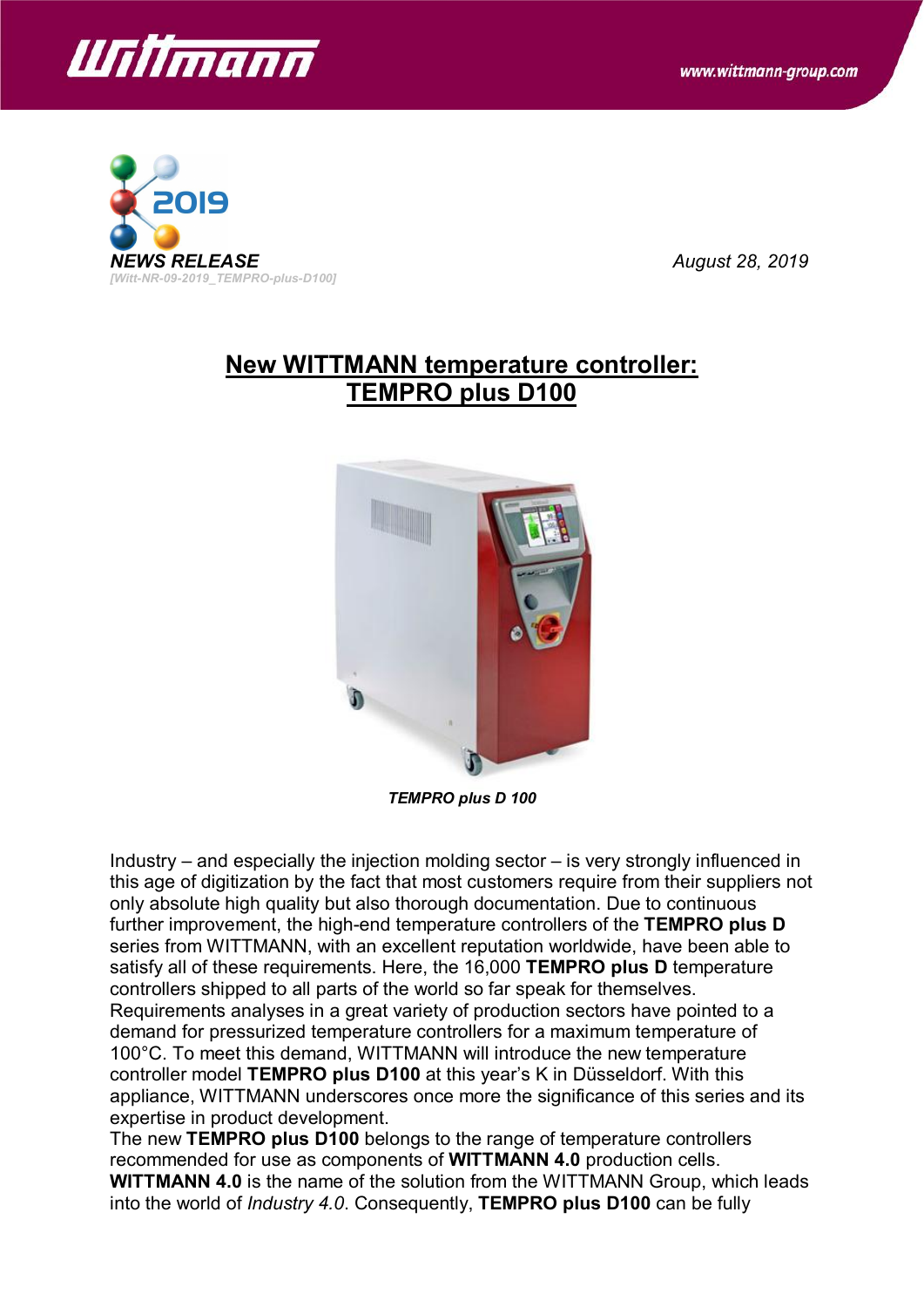

integrated in the control system of a WITTMANN BATTENFELD injection molding machine.

The new temperature controller is capable of 9 kW heat output and stands out by its magnet-coupled stainless steel pump, which ensures sufficient flow quantities. The pump capacity is 0.5 kW, with a maximum flow quantity of 40 l/min and a maximum pressure of 4.5 bars. The **TEMPRO plus D100** is equipped with a wear-resistant, maintenance-free flow quantity measurement device as standard. Like all other WITTMANN temperature controllers, **TEMPRO plus D100** also offers an extensive choice of additional equipment options in order to configure the absolutely perfect temperature controller tailored to fit every conceivable application.

------------------------------

The WITTMANN Group is a worldwide leader in the production of injection molding machines, robots and peripheral equipment for the plastics processing industry, headquartered in Vienna/Austria and consisting of two main divisions: WITTMANN BATTENFELD and WITTMANN. These two divisions jointly operate the companies of the WITTMANN Group with eight production plants in five countries. Additional sales and service companies are active in 34 facilities in important plastics markets around the world.

WITTMANN BATTENFELD pursues the further expansion of its market position as an injection molding machine manufacturer and specialist for state-of-the-art plastic processing technologies. As a supplier of comprehensive, modern machine technology in modular design, the company meets both present and future market demands for plastics injection molding equipment.

The WITTMANN product portfolio includes robots and automation systems, material handling systems, dryers, gravimetric and volumetric blenders, granulators, temperature controllers and chillers. With this diversified range of peripheral units, WITTMANN offers plastics processors solutions to cover all production requirements, ranging from independent production cells to integrated plant-wide systems. The integration of these various segments under the umbrella of the WITTMANN Group has led to complete connectivity between the various product lines. This integration has greatly benefited plastics processing users, who are increasingly looking for seamless production, including automation and peripheral functions.

------------------------------